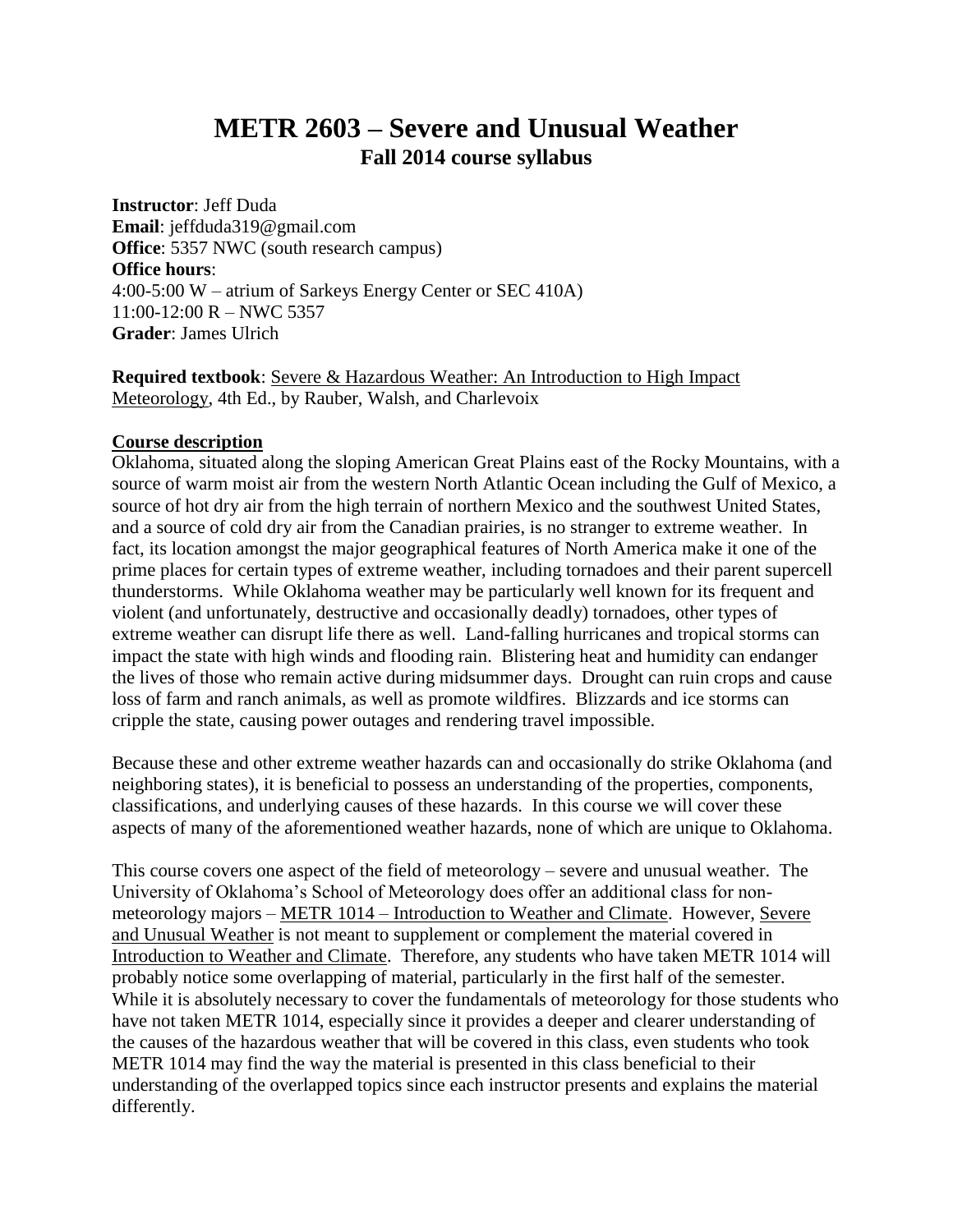While this class is meant to serve as a general education natural science elective for non-majors, it is still a science class at its core. Therefore, scientific principles and modes of thought, as well as some light mathematics, are unavoidable. We will take it slow with the math, but expect to be asked to perform some simple calculations from time to time. Creativity and critical thinking are also encouraged. I encourage you not to simply copy every word on every slide or every word that comes from my mouth so you can regurgitate it on an assignment or exam, but to embellish your notes with your own paraphrasing of the notes on the lecture slides. Draw your own pictures to explain topics. Draw flow charts if they help you. Use flash cards if they help. Perform sanity checks, otherwise known as the smell test: if something doesn't make logical sense according to your bank of knowledge, question me or whoever else may be presenting. Never be afraid to ask questions if you don't get it or need clarification. Asking questions is probably the most effective way of obtaining knowledge directly from a source. I hope you soak up as much factual information as possible and come out of the class with a second-nature instinct on how to identify, observe, classify, and analyze the weather hazards we will cover. And I hope I'm able to make the journey fun and memorable as well.

#### **Tentative schedule and list of topics**

Since I am teaching this course for the first time I simply don't know how long it will take to get through each topic, and therefore I don't know if we will have time to get through the following list of topics. I will not try to rush through any material if there are many topics left as the semester draws to a close. Rather, those topics will simply not be covered, and the scope of the following exam will be adjusted accordingly.

*Planned absence*: I will be out of town during the first week of November. I will either find a guest lecturer that week or will give you an assignment that you can work on outside of class.

*Unit 1: Introduction to meteorology and basic processes*

-Introduction to the atmosphere -Measuring/observing the weather -Displaying and mapping weather observations -Fundamental laws of physics that govern the motion of the atmosphere -Development of high and low pressure systems -Fronts and air masses -Unit 1 exam (tentative: early October) *Unit 2: Severe convective weather* -Atmospheric stability -Thunderstorms -Tornadoes -Severe straight line winds -Hail -Lightning -Heavy rain and flash flooding -Unit 2 exam (tentative: early-mid November) *Unit 3: Other hazardous weather that can impact Oklahoma* -Tropical storms/hurricanes